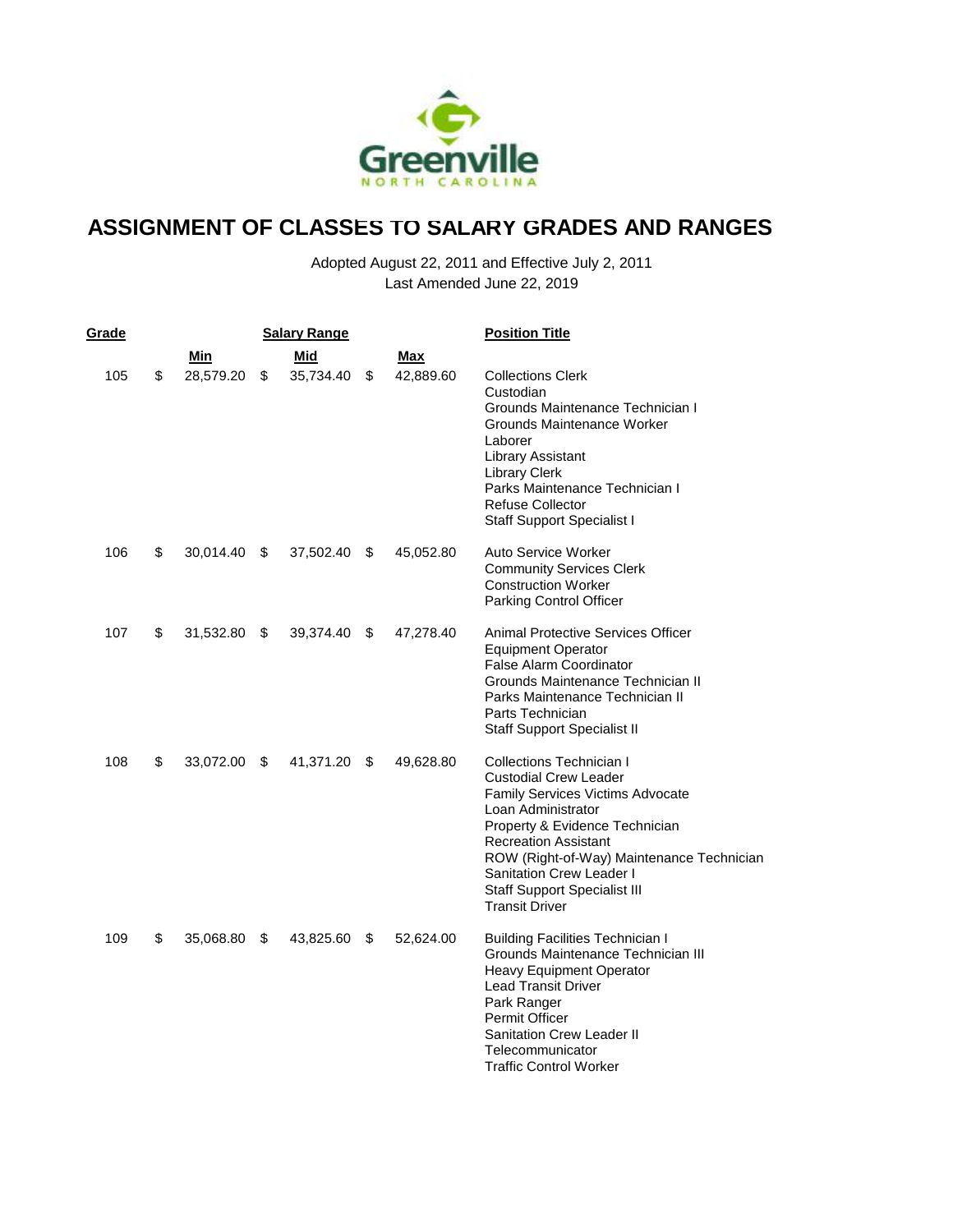

| Grade |     |            | <b>Salary Range</b> |     |           | <b>Position Title</b>                                                                                                                                                                                                                                                                                                                                                                                                                                                                                                   |
|-------|-----|------------|---------------------|-----|-----------|-------------------------------------------------------------------------------------------------------------------------------------------------------------------------------------------------------------------------------------------------------------------------------------------------------------------------------------------------------------------------------------------------------------------------------------------------------------------------------------------------------------------------|
|       |     | <u>Min</u> | Mid                 |     | Max       |                                                                                                                                                                                                                                                                                                                                                                                                                                                                                                                         |
| 110   | \$  | 37,190.40  | \$<br>46,467.20     | S.  | 55,764.80 | Collections Technician II-EMS<br>Crime Analyst I<br>Lead Telecommunicator<br><b>Parks Crew Leader</b><br><b>Pesticide Control Officer</b><br><b>Senior Construction Worker</b>                                                                                                                                                                                                                                                                                                                                          |
| 111   | \$  | 39,395.20  | \$<br>49,275.20     | \$  | 59,092.80 | <b>Accounting Generalist</b><br>Administrative Assistant<br>Buyer I<br><b>Code Enforcement Officer</b><br><b>Collections Officer</b><br><b>Communications Specialist</b><br><b>Engineering Assistant I</b><br>Facilities Maintenance Supervisor<br>Forensics Technician<br><b>HR Specialist I</b><br>Librarian I<br>Parks Program Assistant<br><b>Police Technology Specialist</b><br>Senior Parking Control Officer<br><b>Streets Coordinator</b><br><b>Traffic Control Crew Leader</b><br>Traffic Signal Technician I |
| 112   | \$  | 42,161.60  | \$<br>52,707.20     | \$  | 63,252.80 | <b>Accounting Specialist</b><br>Animal Protective Services Supervisor<br><b>Building Facilities Technician II</b><br>Crime Analyst II<br><b>Housing Rehab Specialist</b><br>IT Support Specialist I<br>Lead Code Enforcement Officer<br>Librarian II<br>Parks Facilities Supervisor I<br>Planner I<br><b>Police Accreditation Coordinator</b><br>Property & Evidence Custodian<br>Senior Administrative Assistant                                                                                                       |
| 113   | \$. | 45,136.00  | \$<br>56,430.40     | SS. | 67,683.20 | <b>Administrative Services Specialist</b><br><b>Building Facilities Coordinator</b><br><b>Community Relations Officer</b><br>Deputy City Clerk<br><b>GIS Technician I</b><br><b>Grants Accountant</b><br><b>HR Specialist II</b><br>Library Business Manager                                                                                                                                                                                                                                                            |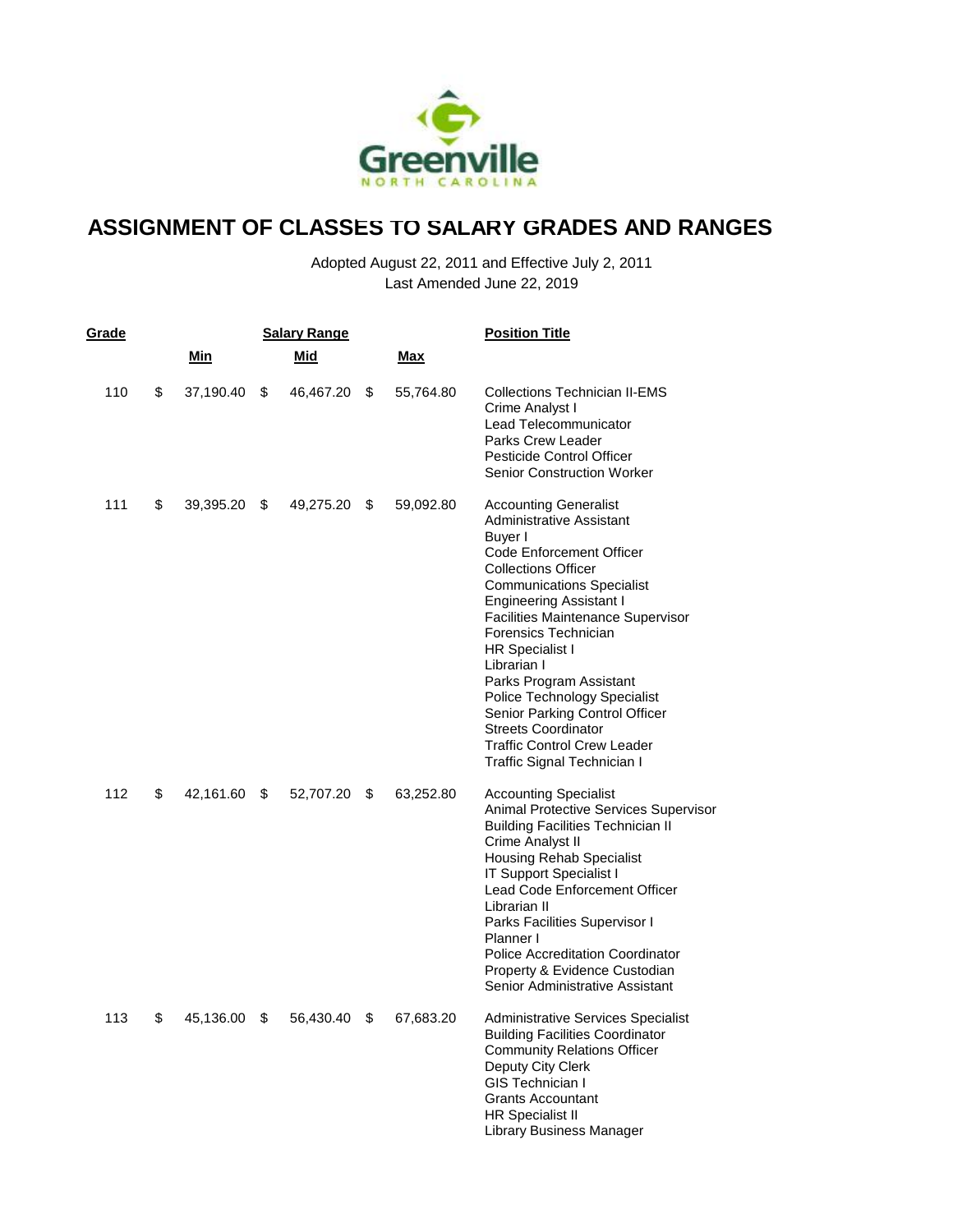

| Grade |    |           | <b>Salary Range</b> |                 | <b>Position Title</b>                                                                                                                                                                                                                                                                                                                                                                                                                                                                                                                                                                                                                          |
|-------|----|-----------|---------------------|-----------------|------------------------------------------------------------------------------------------------------------------------------------------------------------------------------------------------------------------------------------------------------------------------------------------------------------------------------------------------------------------------------------------------------------------------------------------------------------------------------------------------------------------------------------------------------------------------------------------------------------------------------------------------|
|       |    | Min       | Mid                 | Max             | Neighborhood Liaison/Community Ombudsman<br>Paint/Body Technician<br>Police Research Specialist<br>Sanitation Supervisor<br><b>Streets Supervisor</b><br>Welder                                                                                                                                                                                                                                                                                                                                                                                                                                                                                |
| 114   | \$ | 48,713.60 | \$<br>60,902.40     | \$<br>73,091.20 | <b>Building Inspector</b><br><b>Cemetery Supervisor</b><br><b>Community Projects Coordinator</b><br>Data Analyst<br>Development Liaison<br>Economic Developer<br><b>Engineering Assistant II</b><br><b>Executive Assistant to City Manager</b><br><b>F/R Administrative Assistant</b><br><b>IT Support Specialist II</b><br>Landscape Supervisor<br>Librarian III<br><b>Master Mechanic</b><br><b>MWBE Coordinator</b><br>Network Analyst I<br>Parts Manager<br>Planner II<br><b>Public Works Coordinator</b><br><b>Quality Control Technician</b><br><b>Recreation Supervisor</b><br><b>Safety Specialist</b><br>Traffic Signal Technician II |
| 115   | \$ | 52,644.80 | \$<br>65,769.60     | \$<br>78,936.00 | Code Enforcement Supervisor<br><b>Collections Supervisor</b><br><b>Forensics Supervisor</b><br><b>GIS Technician II</b><br><b>Lead Planner</b><br>Parks Facilities Supervisor II<br><b>Police Public Information Officer</b><br><b>Recycling Coordinator</b><br>Sanitation Operations Supervisor<br>Senior Economic Developer<br>Surveyor/Floodplain Coordinator<br><b>Telecommunications Supervisor</b><br><b>Training &amp; Development Specialist</b><br><b>Transit Supervisor</b>                                                                                                                                                          |
| 116   | S  | 56,825.60 | \$<br>71,032.00     | \$<br>85,280.00 | <b>Accounting Supervisor</b><br>Building & Grounds Supervisor<br>Building Inspector/Plans Reviewer                                                                                                                                                                                                                                                                                                                                                                                                                                                                                                                                             |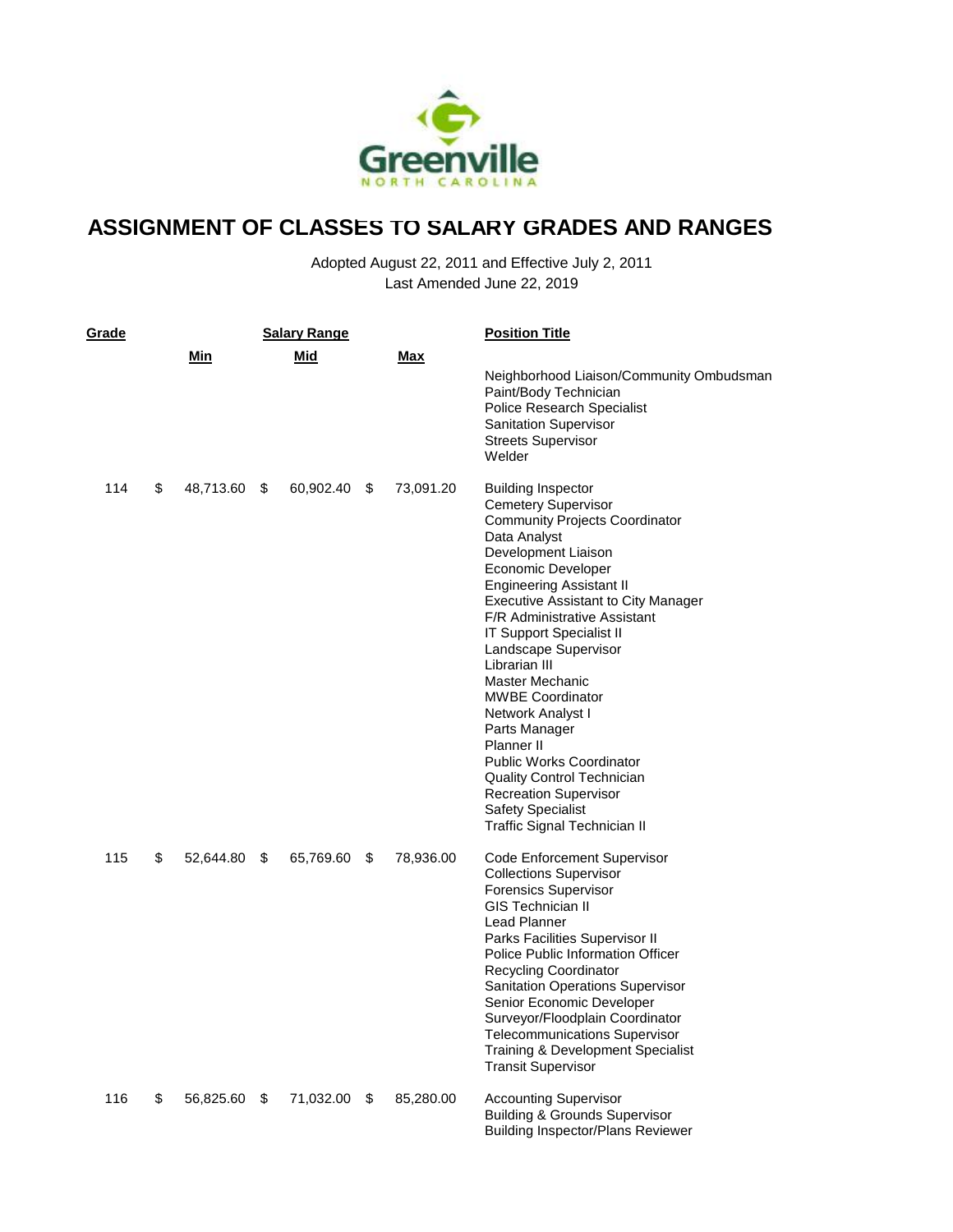

| Grade |                    | <b>Salary Range</b> |    |            | <b>Position Title</b>                                                                                                                                                                                                                                                                                                                                                                                                                    |
|-------|--------------------|---------------------|----|------------|------------------------------------------------------------------------------------------------------------------------------------------------------------------------------------------------------------------------------------------------------------------------------------------------------------------------------------------------------------------------------------------------------------------------------------------|
|       | Min                | Mid                 |    | Max        | Civil Engineer I<br><b>Financial Analyst</b><br><b>HR Specialist III</b><br>Librarian IV<br>Mechanic Supervisor<br>Network Analyst II<br>Parks Coordinator<br><b>Sanitation Route Supervisor</b><br>Systems Analyst I<br><b>Traffic Services Supervisor</b>                                                                                                                                                                              |
| 117   | \$<br>61,360.00 \$ | 76,731.20           | S. | 92,060.80  | Assistant Chief Building Inspector<br><b>Assistant Street Superintendent</b><br><b>Assistant Traffic Engineer</b><br>Human Resources Generalist<br>Marketing and Events Coordinator<br>Parks Facilities Manager<br>Parks Planner<br><b>Public Safety Systems Administrator</b><br><b>Recreation Manager</b><br>Senior Planner<br>Systems Analyst II<br><b>Transportation Planner</b>                                                     |
| 118   | \$<br>66,310.40 \$ | 82,867.20           | \$ | 99,424.00  | Civil Engineer II<br><b>Communications Manager/PIO</b><br>Network Analyst III<br><b>Purchasing Manager</b><br>Recreation & Parks Outreach Coordinator<br>Server/Security Analyst<br>Systems Analyst III<br><b>Telecommunications Analyst</b>                                                                                                                                                                                             |
| 119   | \$<br>71,593.60 \$ | 89,481.60           | \$ | 107,390.40 | Building & Grounds Superintendent<br><b>Chief Building Inspector</b><br><b>Chief Planner</b><br>Database Administrator<br>Economic Development and Revitalization Manager<br><b>Fleet Superintendent</b><br>Human Resources Manager<br><b>Internal Auditor</b><br><b>Parks Superintendent</b><br><b>Recreation Superintendent</b><br>Safety/Risk Manager<br><b>Street Superintendent</b><br>Systems Analyst IV<br><b>Transit Manager</b> |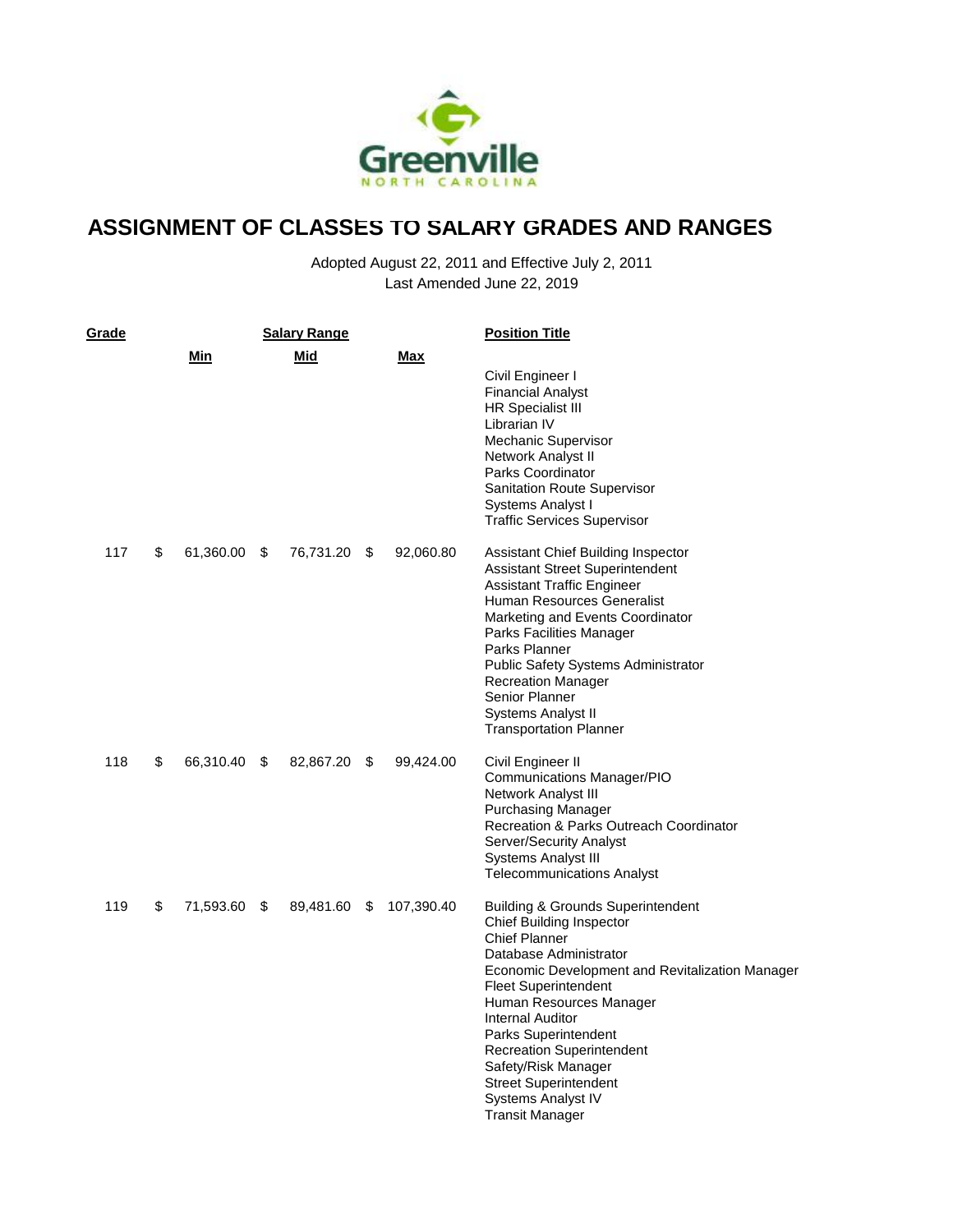

| Grade |                     |     | <b>Salary Range</b> |    |            | <b>Position Title</b>                                                                                                                                                                                                                                                     |  |  |
|-------|---------------------|-----|---------------------|----|------------|---------------------------------------------------------------------------------------------------------------------------------------------------------------------------------------------------------------------------------------------------------------------------|--|--|
|       | Min                 |     | Mid                 |    | Max        |                                                                                                                                                                                                                                                                           |  |  |
| 120   | \$<br>77,313.60     | \$  | 96,678.40           | S. | 115,980.80 | Civil Engineer III<br><b>Financial Services Manager</b><br><b>Sanitation Manager</b>                                                                                                                                                                                      |  |  |
| 121   | \$<br>84,281.60     | S   | 105,352.00          | \$ | 126,422.40 | <b>Traffic Engineer</b>                                                                                                                                                                                                                                                   |  |  |
| 122   | \$<br>91,852.80     | S.  | 114,836.80          | S. | 137,800.00 | <b>Applications Manager</b><br><b>Assistant City Attorney</b><br>Assistant Director of Community Development<br>Assistant Director of Recreation & Parks<br>City Engineer<br>Director of Libraries<br><b>IT Infrastructure Manager</b><br><b>Support Services Manager</b> |  |  |
| 123   | \$<br>100,152.00    | -SS | 125,174.40 \$       |    | 150,196.80 | Assistant Director of Public Works                                                                                                                                                                                                                                        |  |  |
| 124   | \$<br>109,179.20 \$ |     | 136,427.20 \$       |    | 163,716.80 | Director of Community Development<br>Director of Financial Services<br>Director of Human Resources<br>Director of Information Technology<br>Director of Recreation & Parks                                                                                                |  |  |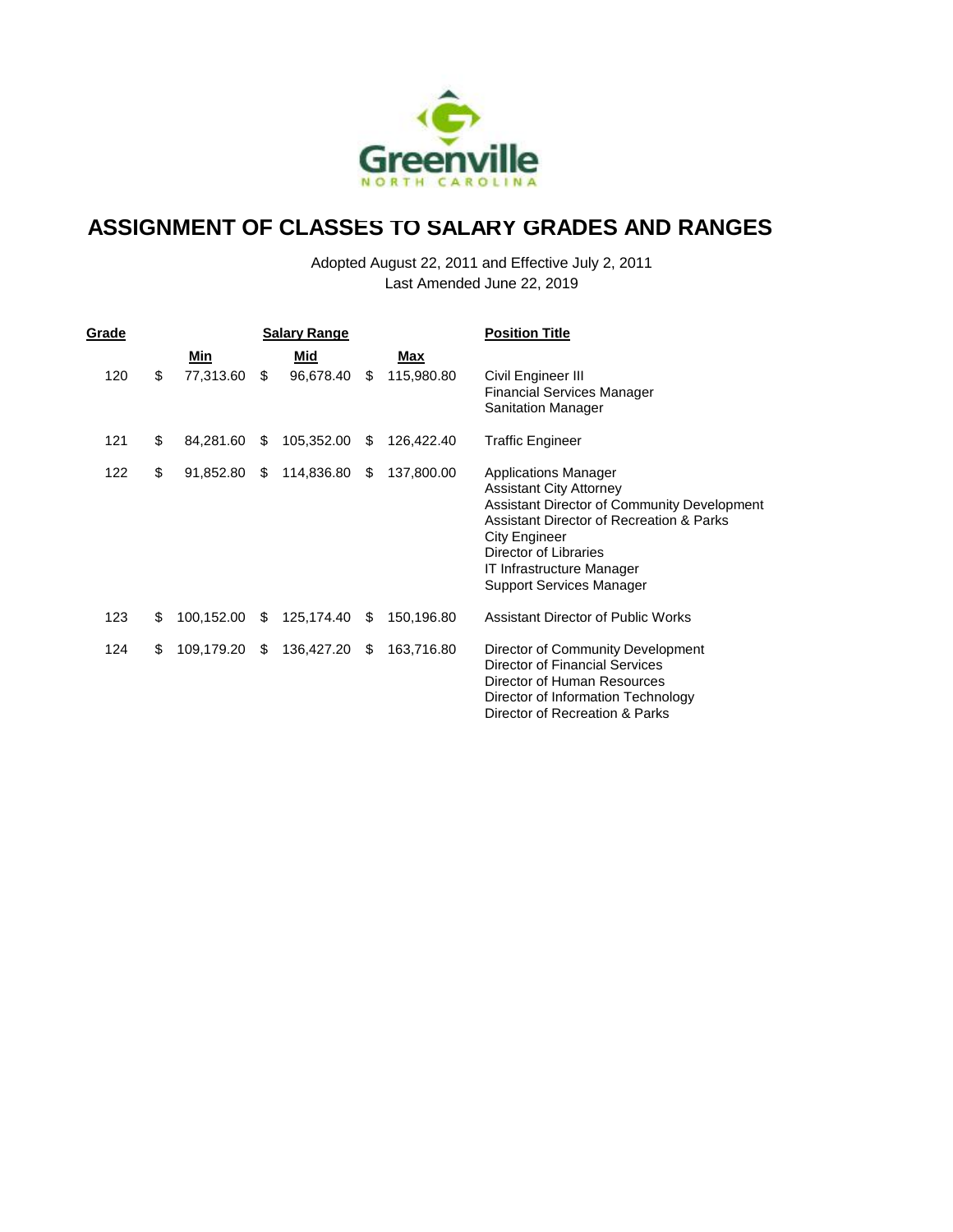

| Grade |                    | <b>Salary Range</b> |                  | <b>Position Title</b>                                                        |
|-------|--------------------|---------------------|------------------|------------------------------------------------------------------------------|
|       | <b>Min</b>         | Mid                 | <b>Max</b>       |                                                                              |
| 125   | \$<br>118,976.00   | \$<br>148,720.00    | \$<br>178,443.20 | <b>Chief of Police</b><br>Director of Public Works<br>F/R Chief              |
| 126   | \$<br>129,688.00   | \$<br>162,115.20    | \$<br>194,500.80 | <b>Assistant City Manager</b>                                                |
|       | <b>FIRE/RESCUE</b> |                     |                  |                                                                              |
| 300   | \$<br>34,320.00    | \$<br>35,172.80     | \$<br>36,046.40  | F/R Trainee                                                                  |
| 305   | \$<br>35,256.00    | \$<br>40,996.80     | \$<br>47,694.40  | Emergency Medical Technician - Basic                                         |
| 310   | \$<br>38,459.20    | \$<br>47,715.20     | \$<br>56,950.40  | F/R Officer I                                                                |
| 320   | \$<br>46,217.60    | \$<br>55,473.60     | \$<br>66,622.40  | F/R Officer II<br>Life Safety Educator                                       |
| 325   | \$<br>47,008.00    | \$<br>58,884.80     | \$<br>70,096.00  | Paramedic                                                                    |
| 330   | \$<br>50,980.80    | \$<br>62,296.00     | \$<br>73,569.60  | <b>EMS Specialist</b><br>Fire Inspector                                      |
| 335   | \$<br>53,352.00    | \$<br>64,688.00     | \$<br>76,960.00  | <b>EMS Squad Leader</b>                                                      |
| 340   | \$<br>55,536.00    | \$<br>67,059.20     | \$<br>78,603.20  | <b>F/R Lieutenant</b><br>Lieutenant/Deputy Fire Marshal                      |
| 350   | \$<br>64,272.00    | \$<br>80,308.80     | \$<br>96,283.20  | F/R Captain                                                                  |
| 360   | \$<br>70,699.20    | \$<br>84,926.40     | \$<br>99,153.60  |                                                                              |
| 370   | \$<br>80,059.20    | \$<br>100,089.60    | \$<br>120,099.20 | <b>Battalion Chief</b><br><b>EMS Manager</b><br>Fire Marshal/Battalion Chief |
| 380   | \$<br>89,939.20    | \$<br>112,465.60    | \$<br>134,888.00 | Deputy F/R Chief                                                             |